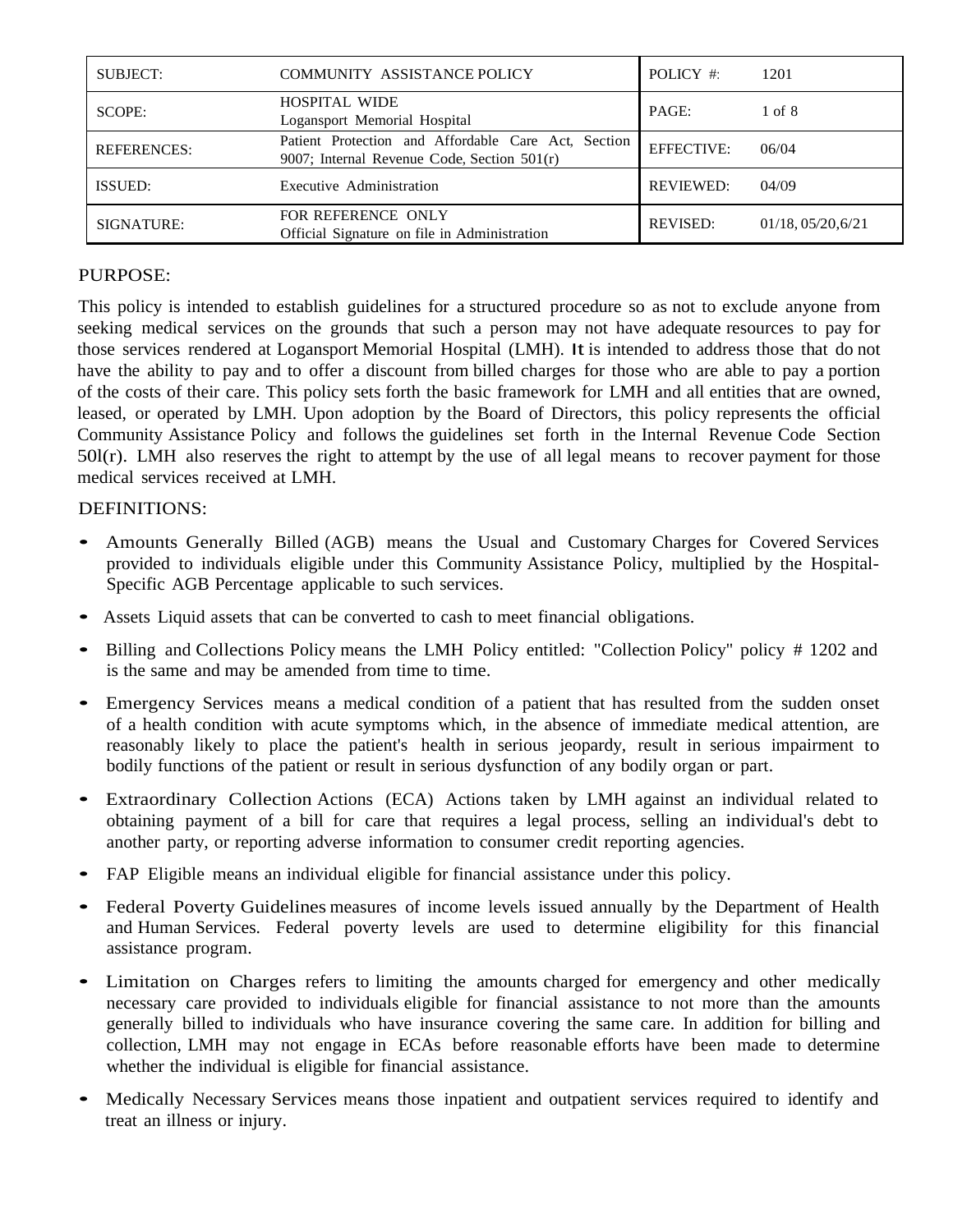| SUBJECT: | <b>COM.MUNITY ASSISTANCE POLICY</b> | Policy $#1201$ |  |
|----------|-------------------------------------|----------------|--|
| SCOPE:   | <b>HOSPITAL WIDE</b>                | Page 2 of 8    |  |
|          | Memorial Hospital                   |                |  |

- **PFS** means Patient Financial Services, the operating unit of LMH responsible for billing and collecting self-pay accounts for LMH services.
- **Plain Language Summary** is <sup>a</sup> written statement that notifies an individual that LMH offers financial assistance per this Community Assistance Policy and provides the information in a clear, concise, and easy to understand description.

# **POLICY:**

This policy refers to medical services rendered to patients who claim they are not able to pay all or any of the costs when healthcare services are rendered. Although designated as charity, when LMH believes that a patient who claims charity has assets usable for payment of services given, LMH policy is to make every reasonable attempt to collect payment for medical services rendered.

It is the policy of LMH that no patients seeking medical service that can be provided by LMH will be denied access to those services solely because of the inability to pay for those services. LMH will provide without discrimination, care for emergency services, and medically necessary services to individuals regardless of whether they are eligible based on this policy. Debt collection activities in the emergency department or in other areas of the hospital facility where such activities could interfere with the provisions of emergency or medically necessary care are prohibited.

LMH may make available services without charge or at a reduced charge, based on the ability to pay as determined by LMH. The amounts charged for emergency and other medically necessary care provided to individuals eligible for financial assistance will not be more than the amounts generally billed (AGB) to individuals who have insurance covering the same care.

LMH reserves the right to investigate and inquire as to the available assets, income, and other factors which would assist LMH in making the determination of the ability to pay.

All patients have the opportunity to apply for financial assistance prior to LMH engaging in any extraordinary collection activities (ECA). LMH will not engage in ECAs against an individual to obtain payment for care before making reasonable efforts to determine whether the individual is FAP eligible for the care.

In the event the patient dies, LMH reserves the right to pursue all possible claims against the decedent's estate or against any other person or entity having a legal obligation to pay for the decedent's medical services to recover all or as much as possible amounts owing to LMH by the decedent for services rendered which were unpaid at the time of the decedent's death.

This policy is posted on LMH's website and the Plain Language Summary is available at various locations throughout the hospital including the Emergency Department and the Registration areas. The patients and the hospital community are also notified via signage located throughout the hospital.

A Plain Language Summary of the Community Assistance Policy is available upon request and is offered as part of the intake process in both the Emergency Department and Registration areas.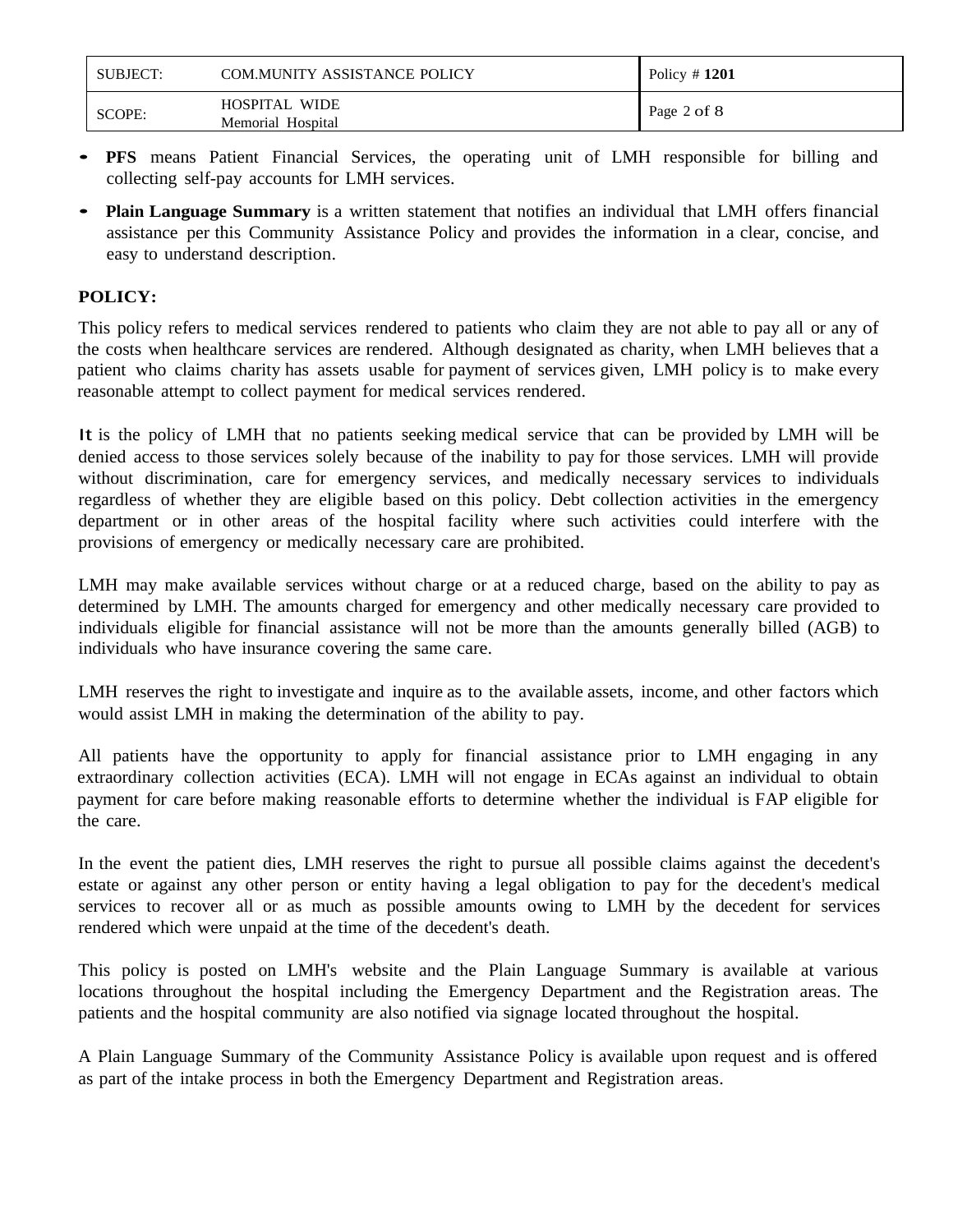| SUBJECT: | COM.MUNITY ASSISTANCE POLICY              | Policy $\#$ 1201 |
|----------|-------------------------------------------|------------------|
| SCOPE:   | <b>HOSPITAL WIDE</b><br>Memorial Hospital | Page 3 of 8      |

# GUIDELINES:

- 1. LMH will provide financial counseling to all patients who owe a balance. Financial Counselors will be available to assist patients in identifying and applying for health care assistance programs.
- 2. Alternative sources of payment. All commercial, federal, and state health and medical payment sources including automobile and homeowner's policies available to the patient will be billed prior to receiving financial assistance under this policy.
- 3. Limitation of Charges/Amounts Generally Billed. The Hospital limits the amounts charged for emergency and medically necessary services provided to individuals eligible for assistance under this policy to not more than the amounts generally billed to individuals who have insurance coverage for such care. The AGB is derived by dividing (1) the sum of all claims for Medically Necessary services provided at LMH and paid during the relevant period by Medicare fee-for-service and all private health insurers as primary payers, together with any associated portions of these claims paid by Medicare beneficiaries or insured individuals in the form of co-pays, co-insurance or deductibles, by (2) the charges set forth in the LMH charge master at the time the services are rendered. The Hospital-Specific AGB Percentage shall be calculated annually for a twelve (12) month period from January 1 to December 31 and allows 120 days for such calculation to be made and updated in the FAP. The calculation of the Hospital-Specific AGB Percentage shall comply with the "look-back method" described in the IRS Regulation  $501(r)-5(b)$  (1) (B).
- 4. Methods for Applying for Community Assistance. Patients may apply for community assistance by completing the Community Assistance application prior to, at the time of, or after services are rendered. Applications may be accessed by PFS, Patient Access, from the Hospital web-site, or by requesting an application by phone at 574-753-1371 or 574-753-1577. Completed applications may be mailed to the Hospital at:

# Logansport Memorial Hospital

1101 Michigan Ave

# Logansport, In 46947

5. Notification Requirements. The availability of the Community Assistance will be widely publicized within the communities serviced by the LMH. All admitting areas shall have posters prominently displayed that advise patients of the existence of the LMH Community Assistance and will make reasonable efforts to distribute a plain language summary (PLS) of this policy and offer a Community Assistance application form to individuals before being discharged from the LMH. There is direct web access to the PLS; and LMH will provide at least one written notification informing the patient of any ECAs LMH may take if the Community Assistance application is not received or payment has not been received.

# WRITE-OFFS AND ADJUSTMENTS

Emergency and medically necessary services will be written off, in whole or in part, if the patient's community assistance application is approved. Any patient whose income is below 138% of the FPG must apply for Indiana HIP and be denied before receiving community assistance. All determinations pertinent to this policy are to be made by the Financial Counselor, the Patient Account Representatives, and approved by the CFO or designee.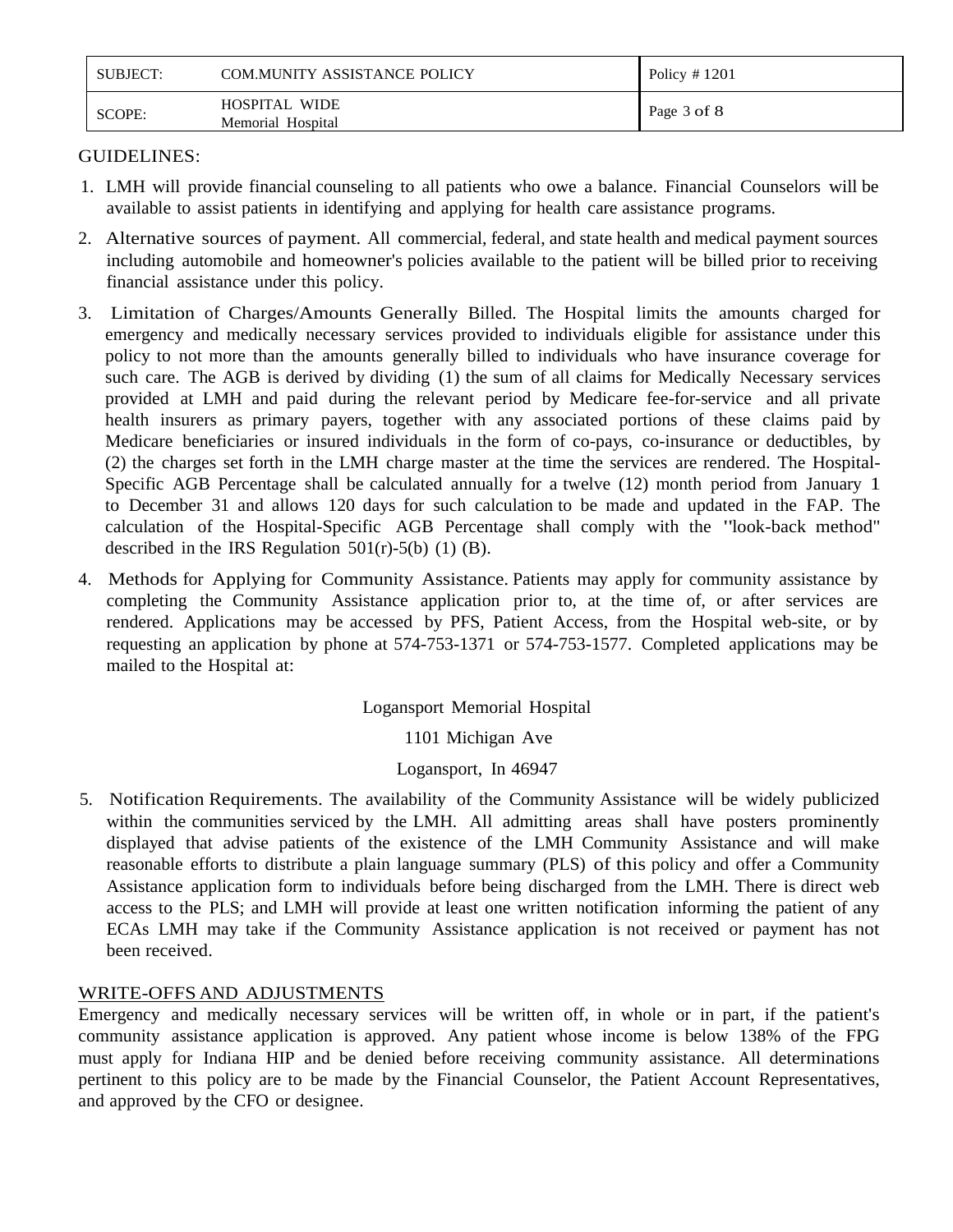| SUBJECT: | <b>COM.MUNITY ASSISTANCE POLICY</b>       | Policy $\#$ 1201 |
|----------|-------------------------------------------|------------------|
| SCOPE:   | <b>HOSPITAL WIDE</b><br>Memorial Hospital | Page 4 of 8      |

# LMH COLLECTIONS POLICY:

Accounts for LMH services for patients who are able, but unwilling, to pay are considered uncollectible bad debts and will be referred to outside agencies for collection. The unpaid discounted balances of patients who qualify for Community Assistance are considered uncollectible bad debts and such patients will be referred to outside agencies for collection. The Collections Policy #1202 will be posted on the LMH website. In addition, a free copy of the Collections Policy can be obtained by request from the PFS.

PFS has the responsibility for monitoring and ensuring that a reasonable effort to determine whether an individual is FAP eligible and for determining whether and when extraordinary collection actions may be taken in accordance with this policy and the Collections Policy.

Payment options are noted in the Collections policy.

# PROCESS:

EligibilityCriteria and Determination

In determining the adequacy or inadequacy of income, the most current federal poverty income guidelines for the low end and 400% of the guidelines for the high end will be used as a scale based on the gross income of the patient and the patient's household size. The patient will need to provide a copy of W-2, pay stub, bank statements, Social Security Income, temporary assistance for needy families, free, or reduced school lunch program, other public assistance programs or other information as requested.

| Poverty<br>$Level*$ | Less than<br>100% | 100%-200%              | 201%-300%               | 301%-400%                | Greater than<br>400% |
|---------------------|-------------------|------------------------|-------------------------|--------------------------|----------------------|
| Family Size         | 20% pay           | 30% pay                | 37% pay                 | 38% pay                  | 39% pay              |
| 1                   | \$12,880          | $$12,881-$<br>\$25,760 | \$25,761-\$38,640       | \$38,641-\$51,520        | $>$ \$51,520         |
| $\overline{2}$      | \$17,420          | $$17,421-$<br>\$34,840 | \$34,841-\$52,260       | \$52,261-\$69,680        | $>$ \$69,680         |
| 3                   | \$21,960          | $$21,961-$<br>\$43,920 | \$43,921-\$65,880       | \$65,881-\$87.840        | $>$ \$87,840         |
| $\overline{4}$      | \$26,500          | $$26,501-$<br>\$53,000 | \$53,001-\$79,500       | \$79.501-<br>\$106.000   | > \$106,000          |
| 5                   | \$31,040          | $$31,041-$<br>\$62,080 | \$62,081-\$93,120       | $$93.121-$<br>\$124.160  | > \$124,160          |
| 6                   | \$35,580          | $$35,581-$<br>\$71,160 | $$71,161-$<br>\$106,740 | $$106.741-$<br>\$142.320 | > \$142,320          |

# Uninsured% Discount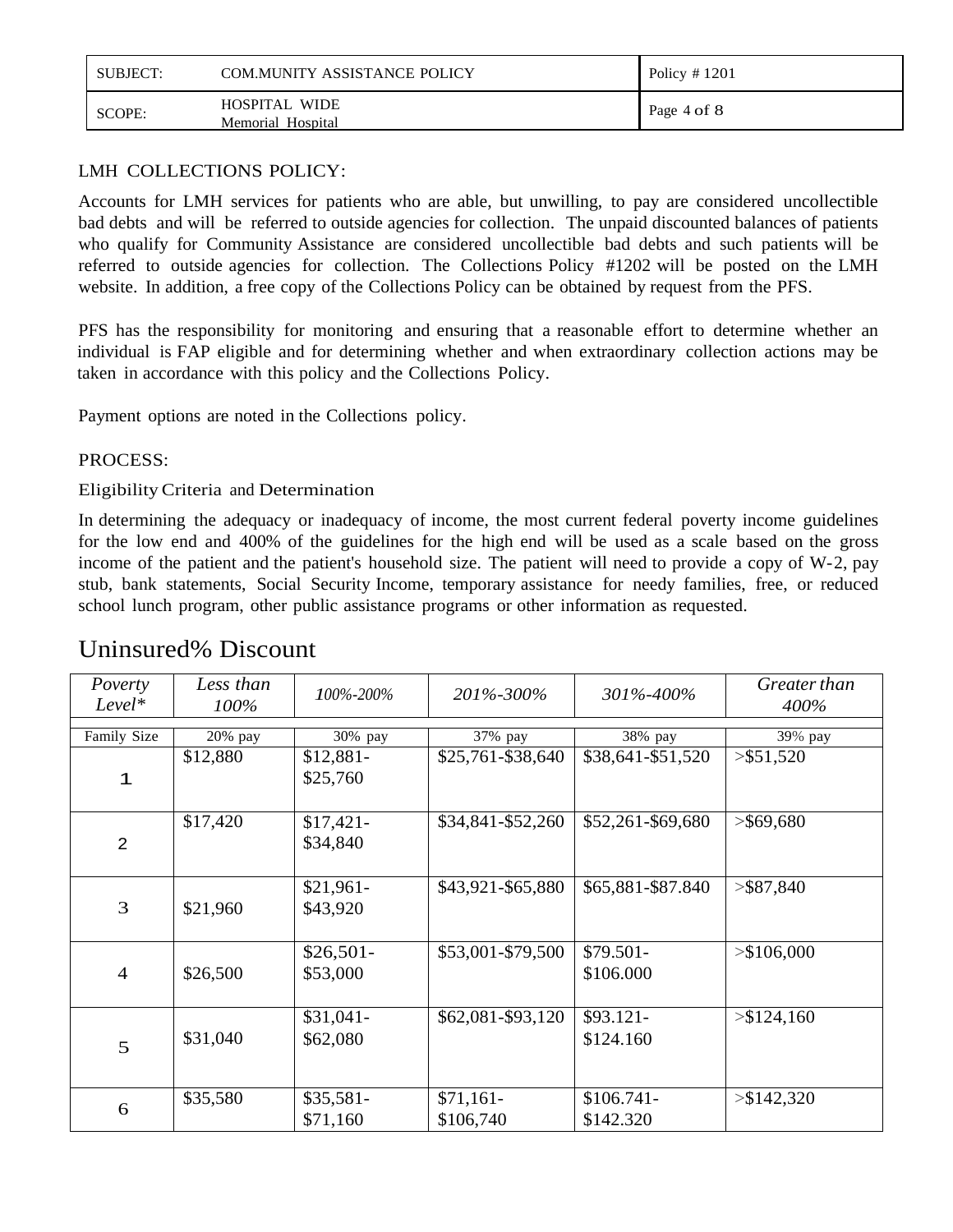| <b>SUBJECT:</b> | COM.MUNITY ASSISTANCE POLICY              | Policy $\#$ 1201 |
|-----------------|-------------------------------------------|------------------|
| <b>SCOPE:</b>   | <b>HOSPITAL WIDE</b><br>Memorial Hospital | Page 5 of 8      |

| Poverty<br>$Level*$                   | Less than<br>100% | 100%-200%              | 201\%-300\%             | 301\%-400\%              | Greater than<br>400% |
|---------------------------------------|-------------------|------------------------|-------------------------|--------------------------|----------------------|
| Family Size                           | 20% pay           | 30% pay                | 37% pay                 | 38% pay                  | $39\%$ pay           |
| 7                                     | \$40,120          | $$40,121-$<br>\$80,240 | $$80,241-$<br>\$120,360 | $$120.361-$<br>\$160.480 | > \$160,480          |
| 8                                     | \$44,660          | $$44,661-$<br>\$89,320 | \$89,321-<br>\$133,980  | $$133.981-$<br>\$178.640 | > \$178,640          |
| For each<br>additional<br>person, add | \$4,540           | \$9.080                | \$13,620                | \$18.160                 | > \$18,160           |

# **After Insurance Discount** %

| Poverty<br>Level*                     | Less than<br>100% | 100%-200%              | 201%-300%               | 301%-400%                | Greater than<br>400% |
|---------------------------------------|-------------------|------------------------|-------------------------|--------------------------|----------------------|
| Family Size                           | 20% pay           | 50% pay                | 70% pay                 | 80% pay                  | 90% pay              |
| 1                                     | \$12,880          | $$12,881-$<br>\$25,760 | \$25,761-\$38,640       | \$38,641-\$51,520        | $>$ \$51,520         |
| $\overline{2}$                        | \$17,420          | $$17,421-$<br>\$34,840 | \$34,841-\$52,260       | \$52,261-\$69,680        | > \$69,680           |
| 3                                     | \$21,960          | $$21,961-$<br>\$43,920 | \$43,921-\$65,880       | \$65,881-\$87.840        | > \$87,840           |
| $\overline{4}$                        | \$26,500          | $$26,501-$<br>\$53,000 | \$53,001-\$79,500       | \$79.501-<br>\$106.000   | > \$106,000          |
| 5                                     | \$31,040          | $$31,041-$<br>\$62,080 | \$62,081-\$93,120       | $$93.121-$<br>\$124.160  | > \$124,160          |
| 6                                     | \$35,580          | $$35,581-$<br>\$71,160 | $$71,161-$<br>\$106,740 | $$106.741-$<br>\$142.320 | > \$142,320          |
| $\overline{7}$                        | \$40,120          | $$40,121-$<br>\$80,240 | $$80,241-$<br>\$120,360 | $$120.361-$<br>\$160.480 | > \$160,480          |
| 8                                     | \$44,660          | $$44,661-$<br>\$89,320 | \$89,321-<br>\$133,980  | \$133.981-<br>\$178.640  | > \$178,640          |
| For each<br>additional<br>person, add | \$4,540           | \$9.080                | \$13,620                | \$18.160                 | > \$18,160           |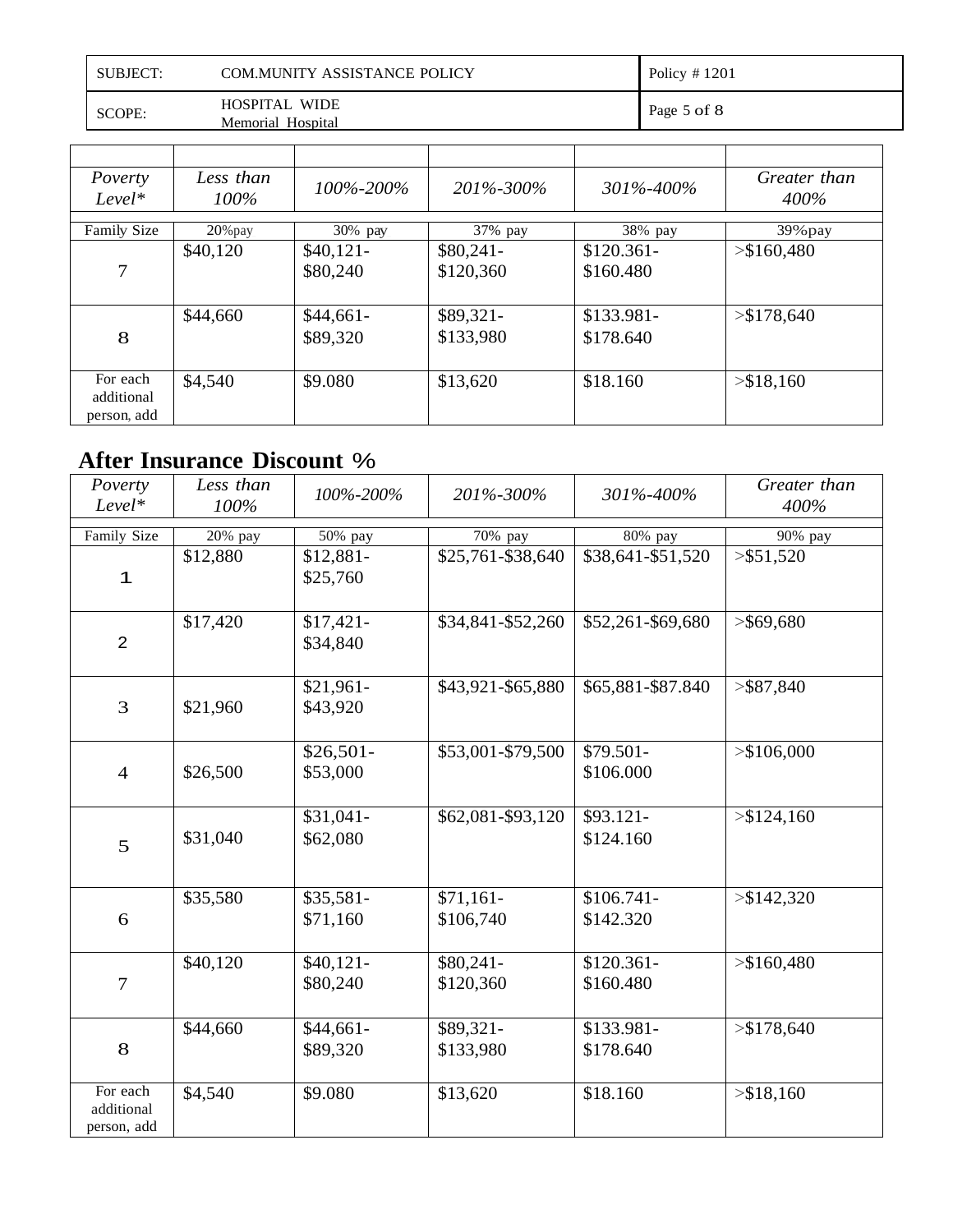| SUBJECT: | <b>COM.MUNITY ASSISTANCE POLICY</b>       | Policy $\#$ 1201 |
|----------|-------------------------------------------|------------------|
| SCOPE:   | <b>HOSPITAL WIDE</b><br>Memorial Hospital | Page 6 of 8      |

### **REFERENCES:**

Patient Protection and Affordable Care Act, Section 9007

Internal Revenue Code, Section 501(r)

# **APPENDIX:**

Hospital List of Emergency and Medically Necessary Providers- Appendix A

Plain Language Summary- Appendix B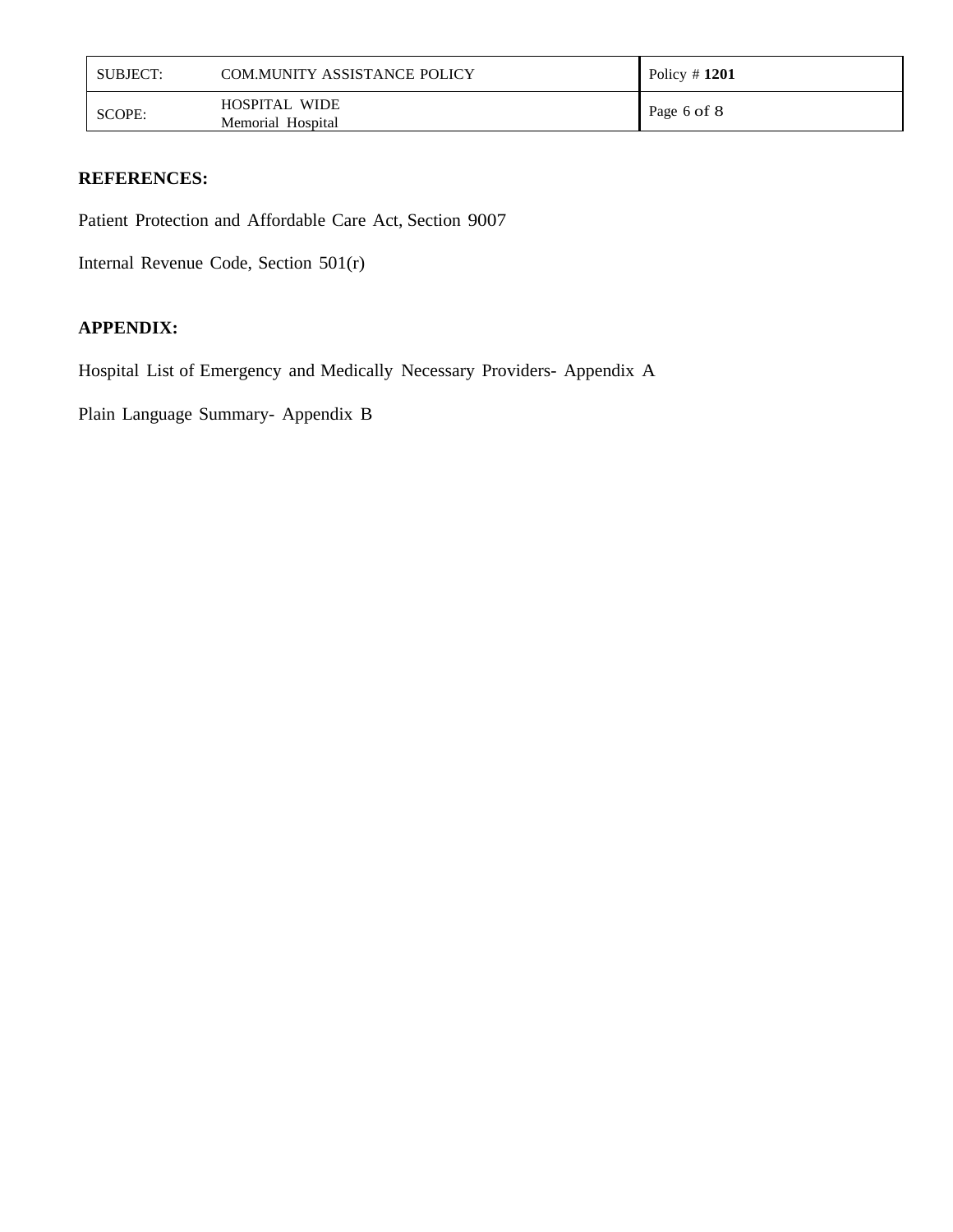| <b>SUBJECT:</b> | <b>COM.MUNITY ASSISTANCE POLICY</b> | Policy $\#$ 1201 |
|-----------------|-------------------------------------|------------------|
|-----------------|-------------------------------------|------------------|

SCOPE: HOSPITAL WIDE Memorial Hospital

Page 7 of 8

#### **INCLUDED LISTINGS for Community Assistance Policy**

#### **BEHAVIORAL HEALTH**

 Meg Murray, LCSW Pam Watterson, LCSW Amy Yoder, LMHC

#### **CAMDEN**

Benjamin Anderson, DO Linda Stapleton, NP

#### **EXPRESS MEDICAL CENTER**

Kimberly Bice, NP Ann Bryant, NP Rene Gutierrez, MD Laura Hess, NP Lois Taylor-Wolfe, NP

#### **FAMILY HEALTHCARE, SUITE 270**

Olusina Akande, MD Tonya Brown, MD Kelly Carden, NP Stephanie Dill, FNP Viktor Hinov, MD Tara Hughes, NP Robert McKissick, MD Cory Neumann, MD Stacie Stutzman, NP Jennifer Sylvester, MD

### **HEALTHY COMPANIES**

Nicole Price, NP

#### **INTERNAL MED, SUITE 170**

 Cherie Bennett, MD Vivek Sahgal, MD Lynette Smith-Caillouet, MD

### **NEUROLOGY**

Cheng Du, MD

#### **ORTHO**

Ganesh Ramachandran, DO Jamie Ross, NP Courtney Schroeder, PA Jason Ummel, DO Kral Varhan, MD

### **PEDIATRICS, SUITE 330**

Nishat Ally, MD Craig Pawlowski, MD Namita Sahgal, MD Zhengyi Wang, MD

#### **PODIATRY, SUITE 140** E. Alex Lebrija, DPM

**PERU MEDICAL**

Sharon Cooley, NP Stephen Kennedy, MD

**ROCHESTER HEALTH CENTER** Kelsey House, NP Julius Sitjar, MD

#### **SURGICAL SERVICES, SUITE 215 Dermatology** Alan Anthony, MD

 Jan Hoover, NP **ENT** David Short, DO Stacey Shilts, AUD **General Surgery** Shannon Davis, DO Michael Lalla, MD Todd Weinstein, MD **Urology** Stephen Beck, MD Monica Davis, NP

#### **WOMEN'S HEALTH CENTER, SUITE 115**

Rachel Emery, NP Timothy Hall, MD Jessica McClintock Glover, MD Bridget Kennedy, MD W. Bruce Murray, MD

#### **RADIATION/ONCOLOGY**

Ritu Arya, MD Sandeep Bhave, MD James Currier, MD John Marvel, MD Leslie St. Royal, MD Vasu Tumati, MD

#### **HEMATOLOGY/ONCOLOGY**

Jessica Fosbinder, NP Sandra Garofalo, NP Lindsey Kaufman, NP Jenelle Miller, MD Brian Mulherin, MD Sarfraz Nawaz, MD Michelle Wright Mast, NP Deng Zhang, MD

#### **HOSPITALISTS**

 Benjamin Anderson, DO Rose Ewing, NP Beth Hershberger, NP Misty Swan, NP Jill Yager, PA

**PULMONOLOGY, SUITE 380** Abhishek Vedavalli, MD

**WOUND CARE CENTER, SUITE 90** Jennay Jones, NP

#### **EXCLUDED LISTINGS from Community Assistance Policy**

| ANESTHESIOLOGY - CCI Anesthesia | <b>EMERGENCY MEDICINE - NES</b>               | PATHOLOGY- South Bend Medical Foundation |
|---------------------------------|-----------------------------------------------|------------------------------------------|
| CARDIOLOGY - Franciscan         | <b>PROFESSIONAL LAB SERVICES -</b><br>LabCorp | RADIOLOGISTS-Summit Radiology            |